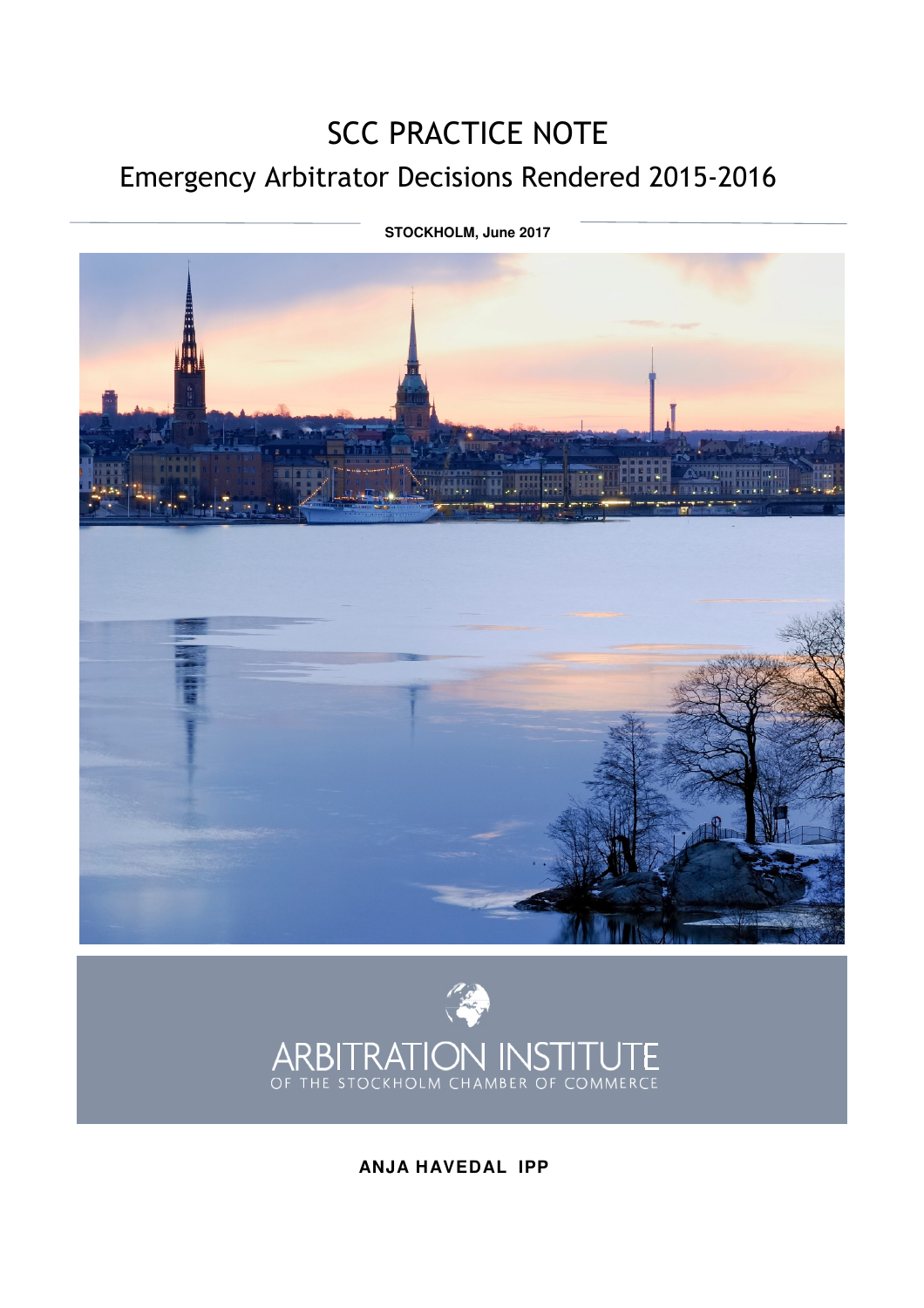# SCC PRACTICE NOTE Emergency Arbitrator Decisions Rendered 2015-2016

**Anja Havedal Ipp<sup>1</sup>**



# **1. Introduction**

 $\overline{a}$ 

SCC was one of the first arbitration institutions in the world to provide for emergency arbitrator proceedings. In 2010, the new Appendix II was added to the SCC Arbitration Rules and the Rules for Expedited Arbitrations ("SCC Rules"), allowing a party in need of prompt interim relief to receive a decision from an emergency arbitrator if no tribunal had yet been constituted.<sup>2</sup> In the seven years that have passed since the introduction of Appendix II, the SCC has seen a total of 27 applications for the appointment of an emergency arbitrator, with 13 of those received in 2016 alone. This article will summarize the decisions rendered in 2015 and 2016, and draw some conclusions based on all decisions rendered to date. 3

# **2. The Emergency Arbitrator Procedure**

Under Appendix II, a party may apply for the appointment of an emergency arbitrator at any point before the dispute has been referred to an arbitral tribunal. The application may thus be made *either* before the initiation of regular arbitral proceedings, *or* while the case is pending before the SCC Secretariat or the SCC Board – that is, after a request for arbitration has been submitted but before the tribunal has formally received the case. Once a dispute has been referred to the tribunal, the mandate to grant interim relief resides exclusively with the tribunal, in accordance with Article 37 of the SCC Rules. To date, most but not all applications for the appointment of an emergency arbitrator have been received *before* the initiation of regular arbitral proceedings.

The powers of an emergency arbitrator to grant interim relief are the same as those of the arbitral tribunal, as set out in Article  $37$  (1)-(3). This means that the emergency arbitrator may "grant any interim measures it deems appropriate" and order the party requesting the interim measure to provide appropriate security.

An application for the appointment of an emergency arbitrator must conform to Article 2 of Appendix II of the SCC Rules. It should include (i) the names, addresses, telephone numbers and e-mail addresses of the parties and their counsel; (ii) a summary of the dispute; (iii) a statement of the interim relief sought and the reasons therefor; (iv) a copy or description of the arbitration agreement or clause under which the dispute is to be settled; (v) comments on the seat of the emergency proceedings, the applicable law(s) and the language(s) of the proceedings. The applicant should also include proof of payment of the application fee; usually, evidence of a bank

<sup>&</sup>lt;sup>1</sup> Anja Havedal Ipp is legal counsel at the SCC, and was previously an associate in the global disputes practice at Jones Day in New York. Research assistance was provided by Kirsten Teo Delalay, who was an intern at the SCC while pursuing Stockholm University's Master's program in International Commercial Arbitration Law.

<sup>&</sup>lt;sup>2</sup> Appendix II is also included in the SCC Rules for Expedited Arbitration. All applications for the appointment of an emergency arbitrator to date has been under the SCC Arbitration Rules, and all references to the Rules in this practice note are to the Arbitration Rules.

<sup>&</sup>lt;sup>3</sup> To review decisions rendered in earlier SCC emergency arbitrator proceedings, see the practice notes authored by Johan Lundstedt (decisions rendered 2010-2013) and Lotta Knapp (decisions rendered 2014). Available at http://www.sccinstitute.com/about-the-scc/legal-resources/articles.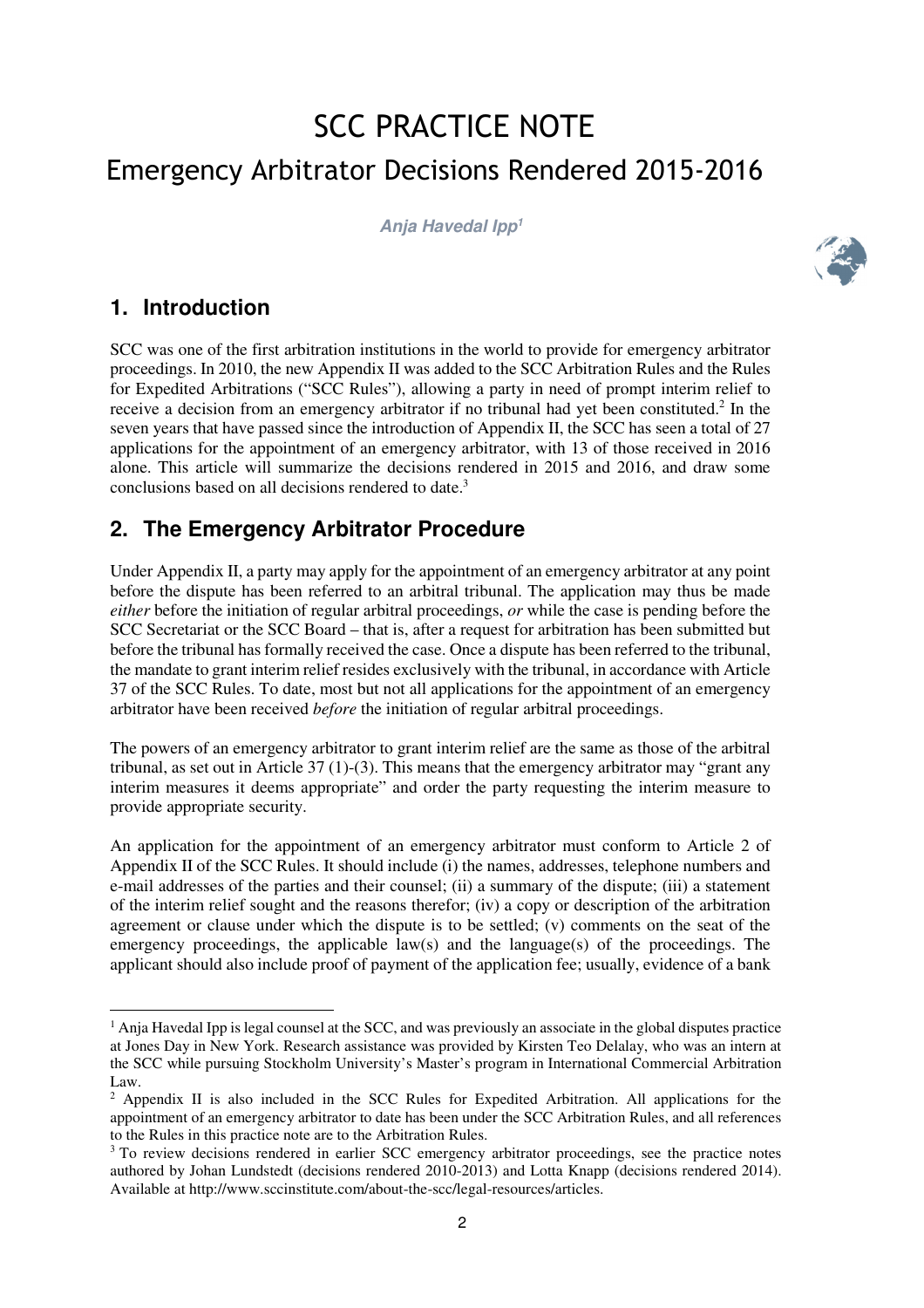transfer is attached to the application.<sup>4</sup> In order for the SCC to immediately serve the respondent and appoint an emergency arbitrator, the party requesting emergency proceedings should ensure that its application is complete at the time of submission.

The SCC maintains a dedicated email address, emergencyarbitrator@chamber.se, to which applications for the appointment of an emergency arbitrator are sent. The inbox is monitored also outside of normal office hours. In most cases, the applicant contacts the SCC Secretariat shortly before submitting its application; this courtesy allows the SCC Secretariat to ensure adequate staffing and to alert the SCC Board of the imminent emergency appointment.

When an application for the appointment of an emergency arbitrator is received, the SCC reviews it to ascertain that it does not manifestly lack jurisdiction over the dispute. Thereafter, the application is sent to the respondent or its counsel by email and express courier at the addresses provided by the applicant. In most cases, the dispute is known to the respondent, and counsel has already been engaged. Where the respondent does not have counsel, or if respondent's counsel is unknown to the applicant, it is advisable for the claimant to include the name of a contact person for the respondent in the application. This is to ensure that the application is promptly received and processed by respondent, giving the respondent an adequate opportunity to participate in the emergency proceedings.

An application for interim measures cannot be granted *ex parte,* i.e. without the respondent being properly served. It is within the emergency arbitrator's mandate to determine whether the respondent has been duly notified of the emergency proceedings. The respondent has participated in the vast majority of the SCC emergency proceedings to date.

In accordance with Article 4(1) of Appendix II, the SCC seeks to appoint an emergency arbitrator within 24 hours of receiving the application. To date, the deadline has been met in all but one of the 27 emergency arbitrator appointments. In the case where the appointment was delayed, the application had been sent to an email address other than the dedicated emergency arbitrator address, outside of regular office hours.

As soon as an application is received, the SCC Secretariat starts compiling a list of possible emergency arbitrators. In doing so, the SCC considers the same factors as in the appointment of tribunal chairpersons: the nature and circumstances of the dispute, the applicable procedural and substantive law, the language of the proceedings, and the nationality of the parties. In light of the urgency of the emergency proceedings, the SCC also takes practical circumstances into consideration, such as time zones and the possibility to conduct a quick conflict check. In compiling the list of candidates, the Secretariat typically liaises with several members of the SCC Board.

Once the Board has approved the list, the Secretariat contacts the potential arbitrators by telephone and e-mail. Only after an arbitrator has confirmed availability for an emergency appointment is information regarding the parties and the dispute provided for the purpose of a conflict check. Several candidates are typically contacted simultaneously, to maximize the chances of a timely appointment. The time required for conflict checks, especially where candidates practice at large global law firms, has been one of the foremost challenges in appointing emergency arbitrators within the 24-hour deadline.

When an appointment has been made, and the arbitrator has signed a confirmation of impartiality and independence, the SCC promptly refers the application to the emergency arbitrator. Under Article 7 of Appendix II, the arbitrator may conduct the emergency arbitration as he or she considers appropriate, "taking into account the urgency inherent in such proceedings." Typically,

 $\overline{a}$ 

<sup>4</sup> As of January 2017, the fee for the emergency proceedings amounts to EUR 20 000. Until 31 December 2016, the fee was EUR 15 000.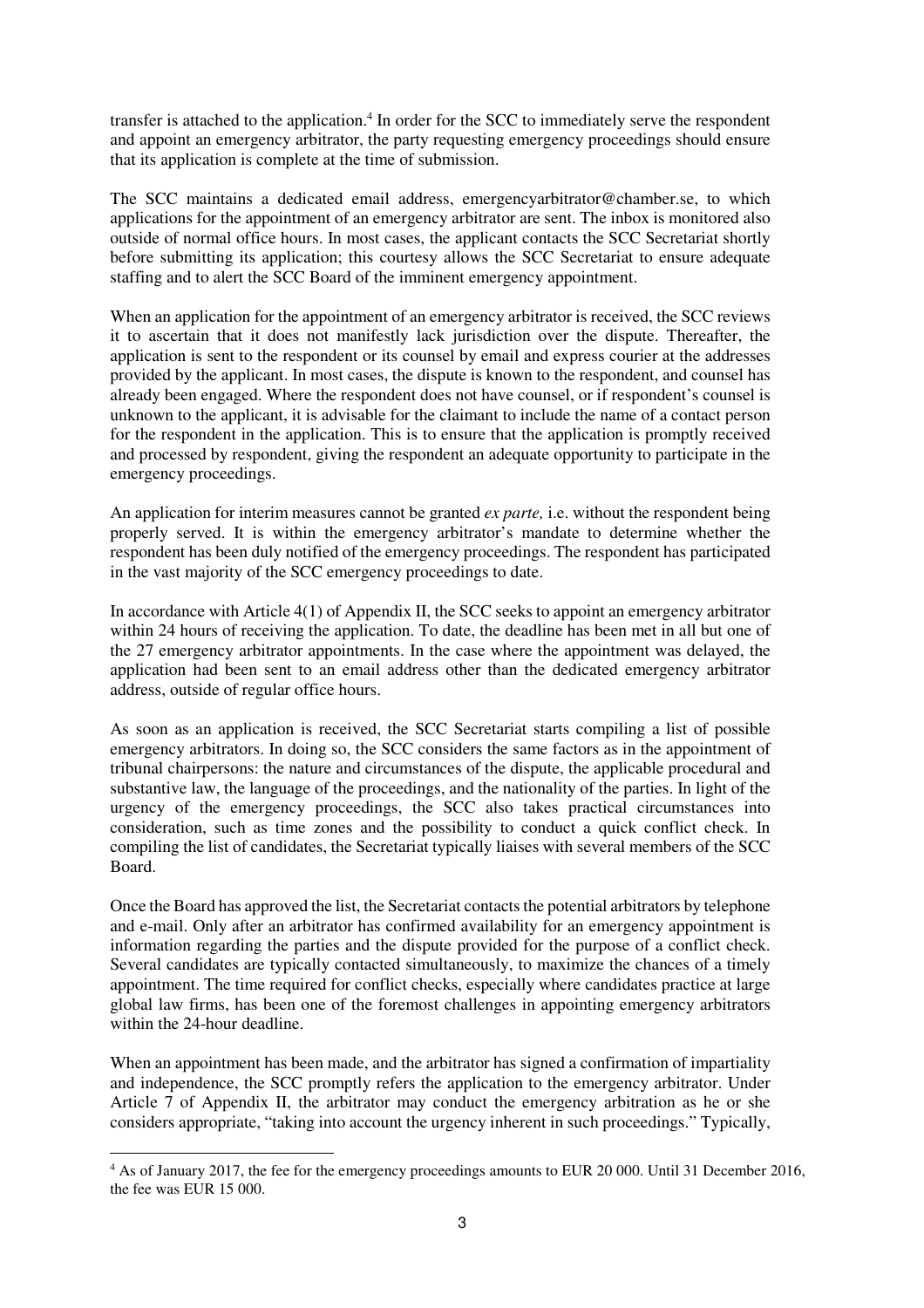immediately upon referral, the emergency arbitrator invites the parties to participate in a telephone conference and to establish a timetable for the proceeding. The next step is usually for the respondent to file its comments on the application. Thereafter, the parties are often given an opportunity to file brief rejoinders. A second telephone conference is frequently held, sometimes followed by final comments from the parties, before the emergency arbitrator renders a decision or an award.

In accordance with Article  $8(1)$  of Appendix II, the decision on interim measures shall be made no later than 5 days from the date when the application was referred to the emergency arbitrator. The SCC may extend this time limit upon a reasoned request from the emergency arbitrator, or if otherwise deemed necessary. Of the 27 emergency decisions rendered to date, many have met the 5-day deadline, and the vast majority have been rendered within 8 days. The emergency arbitrator may render the emergency decision in the form of an order or an award.

In the 2010 version of the SCC Rules, applicable in all emergency proceedings summarized herein, the costs of the emergency proceeding were borne by the applicant, but could be allocated in the final award. The 2017 revision of the SCC rules amended Article 8 of Appendix II, so that the emergency arbitrator may now apportion the costs of the emergency proceedings between the parties, applying the same principles as in ordinary arbitral proceedings.

# **3. Emergency Arbitrator Decisions Rendered 2015-2016 5**

# **3.1. Case No. EA 2015/002**

# **Background**

The three claimants were companies in the oil and gas industry. Respondent was a state entity. The dispute pertained to a legislative change that substantially increased fees on claimant's production and sale of natural gas. The claim was based on protections allegedly afforded claimants by the Energy Charter Treaty ("the ECT").

# Procedure

The claimants filed an application for the appointment of an emergency arbitrator, along with a witness statement in support of that application. On the day of receipt, the SCC notified the respondent, appointed an emergency arbitrator, and determined that the seat would be Stockholm. The application was referred the next day. One day later, the emergency arbitrator informed the parties of the procedural timetable. The respondent did not participate in the proceeding, but had been duly notified. The emergency decision was rendered in the form of an award 5 days after referral.

# Request for interim relief

The claimant requested the emergency arbitrator to (1) order the respondent to refrain from any further steps to restrict the claimants' ability to sell gas; (2) declare that the claimants were not liable to pay royalties on gas production in excess of the previously applicable legislation.

# Analysis and decision

 $\overline{a}$ 

Referencing the provisions on interim relief and emergency proceedings in the SCC Rules, the emergency arbitrator considered that an emergency award in favor of claimants would be justified if the following conditions were met:

- (1) The existence a *prima facie* claim under the ECT, including jurisdiction;
- (2) urgency of the interim measure;

<sup>&</sup>lt;sup>5</sup> The emergency decisions are presented in chronological order. In keeping with the SCC's strict confidentiality undertaking, the decisions have been anonymized, and some facts have been modified.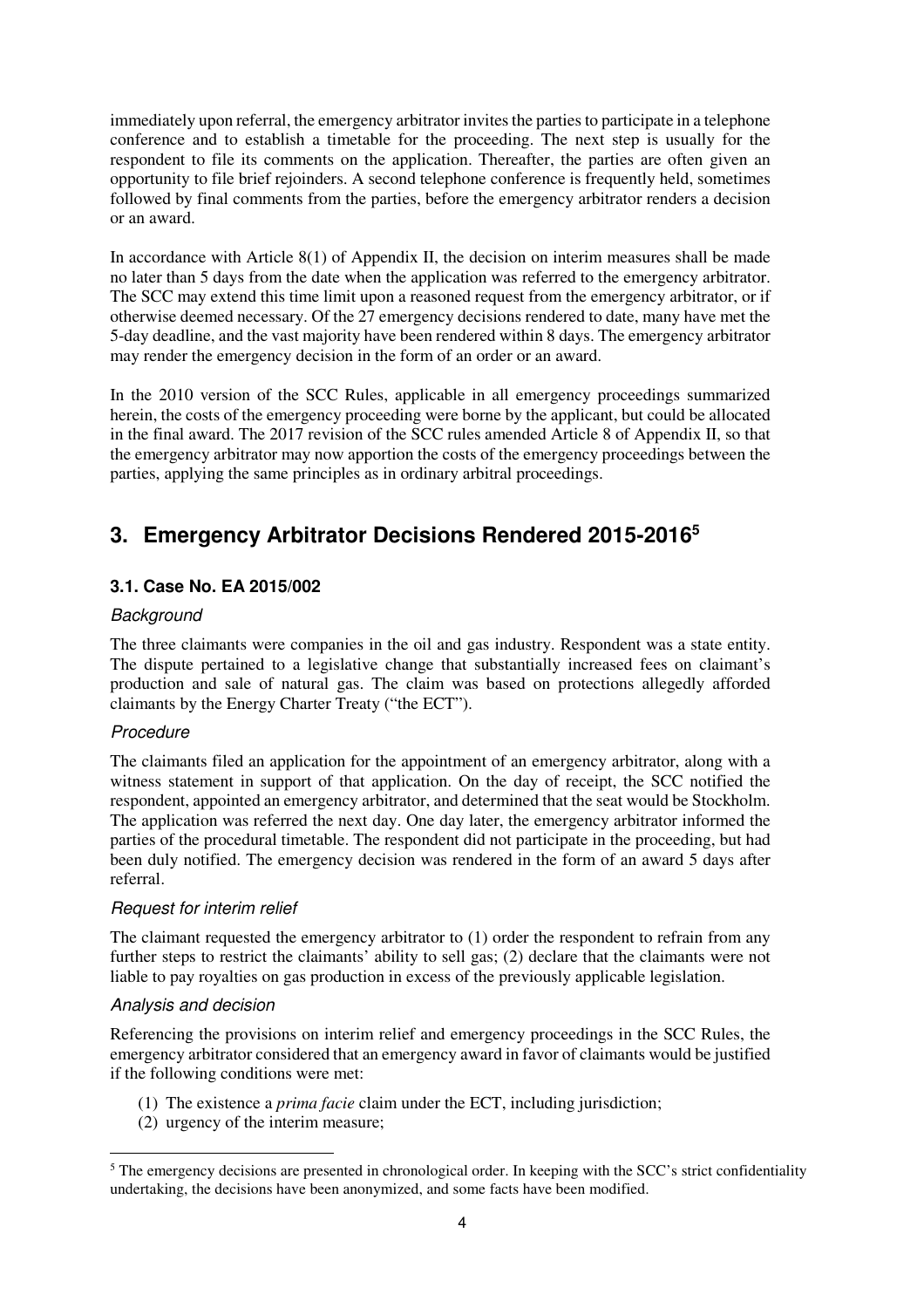- (3) irreparable harm in the absence of the interim measure; and
- (4) the interim measure was appropriate in view of the totality of circumstances.

Based on the claimants' submissions and evidence, the emergency arbitrator found that the claimants had established a *prima facie* case of unfair and inequitable treatment under Article 10 of the ECT, and an unreasonable impairment of the use and enjoyment of their investments.

With regard to the "urgency" and "irreparable harm" requirements, the emergency arbitrator reasoned:

Interim relief by an emergency arbitrator will be justified only under circumstances in which claimants cannot be reasonably expected to await an interim decision by the arbitral tribunal. Negative financial consequences for the period before such an interim decision may as a rule not suffice to establish irreparable harm. The situation is, however, different in case the financial consequences are accompanied by other aggravating circumstances.

The emergency arbitrator found that, in the case at hand, the requested interim relief was indeed urgent. In the absence of such relief, the claimants would suffer not only financial losses but also irreparable operational damage. The claimants stated that their cash reserves were exhausted, and if required to pay the fees required by the new legislation, the claimants would have to stop production. The requested interim relief would alleviate the claimants' cash flow issues by allowing them to sell gas as they had done before the enactment of the new legislation.

Considering the claimants' request in the totality of the circumstances, the emergency arbitrator further found the requested interim measure "appropriate". Although the new legislation amounted to a restructuring of the country's entire gas market, the claimants' request was limited to the narrow segment of the market that affected its own rights.

Having found that the requirements for interim relief were met, the emergency arbitrator ordered the respondent to refrain from imposing royalties on gas production by claimants in excess of those determined under the previously applicable legislation.

# **3.2. Case No. EA 2016/30, Case No. EA 2016/31 and Case No. EA 2016/32**

#### **Background**

The claimants in these three parallel applications were importers and wholesalers of in the oil and gas sector. Respondent was a supplier. The dispute arose when respondent decreased its supply to claimants, demanding a price increase to resume normal supply.

# Procedure

The claimants filed their applications separately but through the same legal counsel. The facts leading to the dispute, the underlying contract amendments, and the relief requested was identical in all three cases. For reasons of procedural economy, and to avoid conflicting decisions, the SCC considered it appropriate to appoint one emergency arbitrator to decide the three applications. The arbitrations were conducted in parallel, leading to three separate emergency decisions.

On the day when the application was received, the SCC appointed an emergency arbitrator to serve in all three proceedings. A day later, the respondent confirmed receipt of the claimants' applications and the emergency arbitrator communicated a proposed time plan for the proceedings. The respondent provided its response six days from the date of the claimant's application. Later that day, the claimant submitted a reply, followed by the respondent's rejoinder a few hours later. A further round of comments were submitted the next day. The emergency arbitrator rendered the three decisions 7 days after the applications were referred to him.

#### Request for interim relief

The claimants requested for the status quo to be restored, pending final resolution of the dispute. Specifically, they requested that the respondent be ordered to: (1) abstain from any unilateral action to enforce an increased contract price without adherence to the formal procedure for price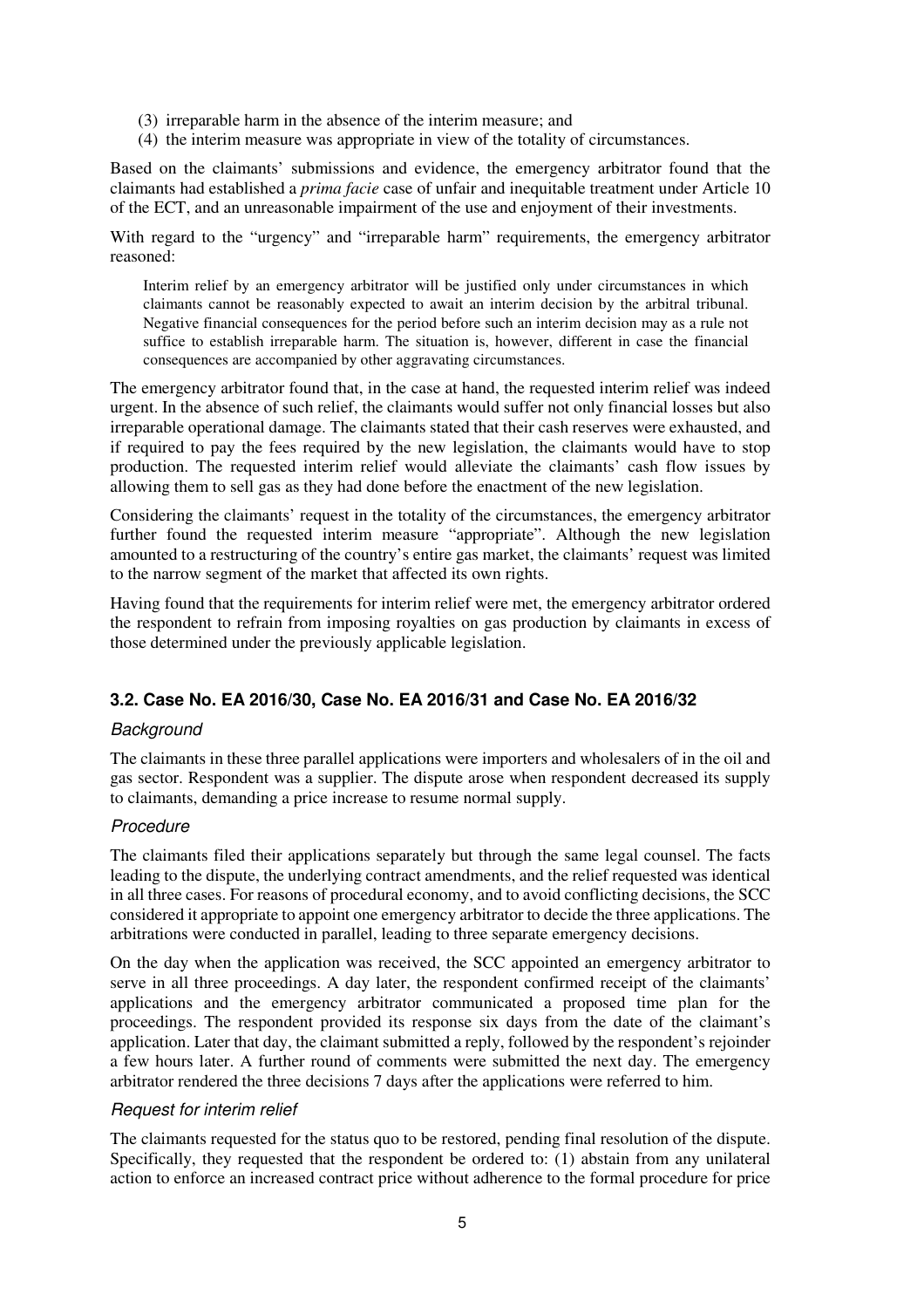revision, and/or to reduce deliveries without justifiable cause; and (2) immediately resume deliveries in accordance with the contract.

#### Analysis and decision

 $\overline{a}$ 

The emergency arbitrator found it pertinent, in an international dispute such as this, "to refer to Article 17(2) of the UNCITRAL Model Law on International Commercial Arbitration rather than to rely entirely on domestic concepts developed in *lex arbitri*". That said, the arbitrator recognized, that "the power of an emergency arbitrator should be exercised with due respect for . . . the limitations in the corresponding powers of the courts to grant interim relief under the *lex arbitri*".<sup>6</sup>

The emergency arbitrator first analyzed whether the requested relief constituted an interim measure under Article 17(2) of the UNCITRAL Model Law. Under that provision, an interim measure is a temporary measure by which a party is ordered *inter alia* to maintain or restore the status quo pending determination of the dispute, *or* to take action that would prevent, or refrain from action likely to cause, current or imminent harm or prejudice to the arbitral process itself. Using this definition, the emergency arbitrator determined that the requested relief sought to restore the status quo, and therefore amounted to an interim measure.

The emergency arbitrator then applied the other conditions for granting interim measures, as set out in Article 17A of the UNCITRAL Model Law. For the interim measures to be granted, the applicants would need to satisfy the arbitrator that:

- (1) there was a reasonable possibility that the claimant would succeed on the merits of the claim; and
- (2) harm not adequately reparable by an award of damages was likely to result if the interim measure was not ordered, and such harm substantially outweighed the harm to the respondent likely to result if the interim measure was granted, and the respondent eventually prevailed.

Based on a review of the parties' arguments, the emergency arbitrator found that the claimants had demonstrated a *prima facie* case on the merits.

The emergency arbitrator also found that the requested relief was necessary to prevent harm not adequately reparable by damages, calling the situation as described by claimants "a school-book example of the irreparable harm that access to interim measures aims to prevent". The emergency arbitrator rejected the respondent's argument that claimants could have mitigated the harm by paying the price requested by respondents.

The arbitrator rejected the existence of an independent "urgency test", stating instead that "the very conclusion that there is an *imminent* risk of (further) harm not adequately reparable by an award of damages should be sufficient to meet the urgency test."

Subsequently, the emergency arbitrator assessed whether the potential harm the claimants were likely to suffer if interim relief were *not* granted substantially outweighed the harm to the respondent that would result if the interim measures *were* granted and the respondent eventually prevailed. The arbitrator found that the balance tipped in favor of the claimants, citing a general rule that the greater the chance that claimants will prevail on the merits, the less the balance of harms needs to weigh in claimants' favor.

The arbitrator rejected the claimants' proposition that, because sales to claimants amounted only to a small fraction of the respondents' total sales, any harm to the respondent would be negligible. The arbitrator stated that he "does not believe that the balancing of the risk of doing injustice should be done in relative terms or with regard to the relative risk aversion, since this would in

<sup>&</sup>lt;sup>6</sup> Considering that the interim measure requested would potentially amount to an order for specific performance, the emergency arbitrator noted that under Swedish law, specific performance would be an available remedy in the present case.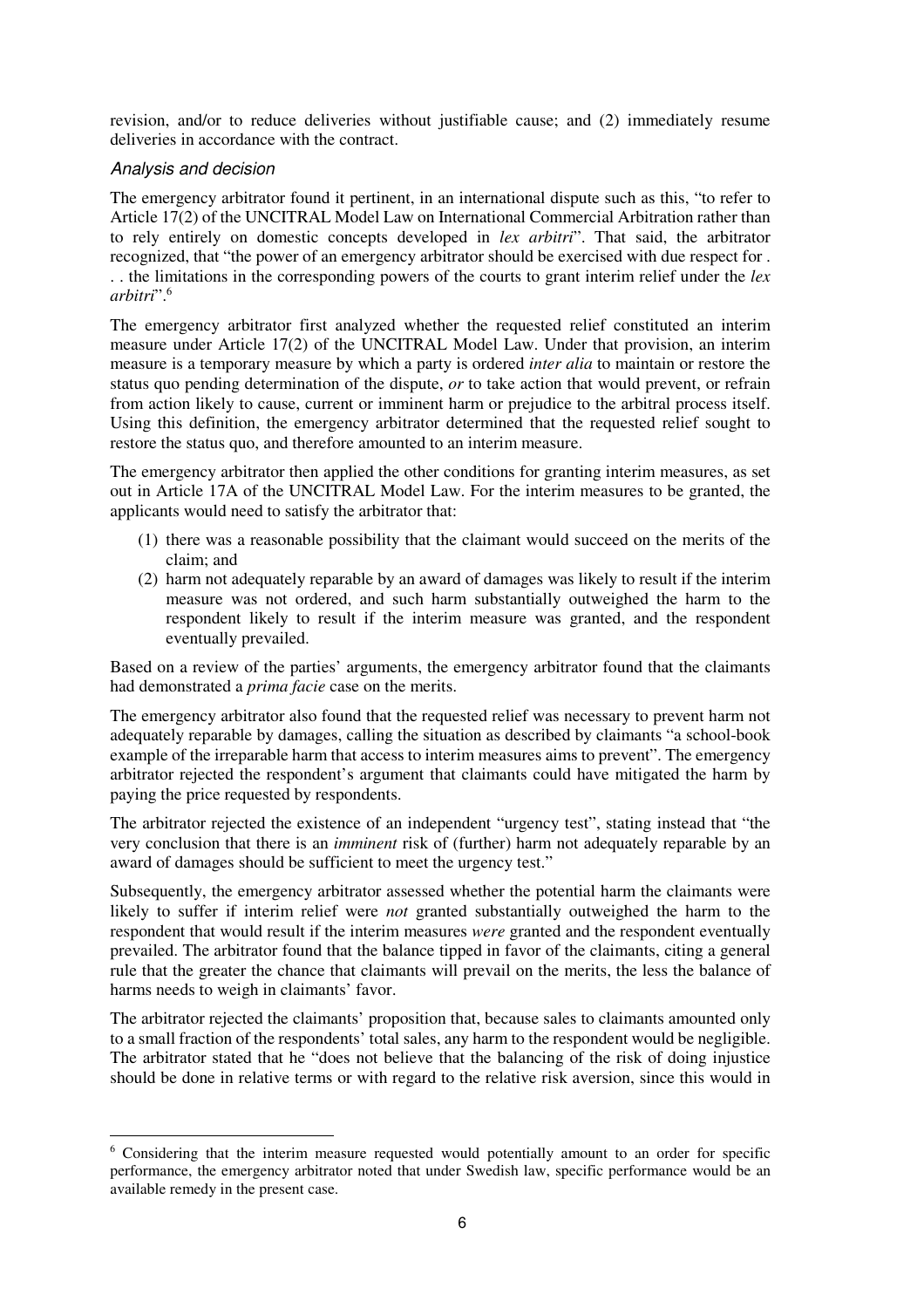principle mean that larger entities were to be treated under a different standard than smaller entities".

Having considered all the conditions for granting interim measures, as set out in the UNCITRAL Model Law, the emergency arbitrator granted the claimant's second request, subject to certain qualifications. The arbitrator rejected respondent's argument that a request must be granted or rejected as it has been put forward, holding instead that it is within the emergency arbitrator's mandate to grant interim relief to a lesser or more confined extent than requested.

The claimant's first request was dismissed on a *prima facie* level of assessment, as the way in which the request was framed appeared to be incompatible with certain provisions of the underlying contract.

# **3.3. Case No. EA 2016/046**

#### **Background**

The claimant was a chemical company, and the respondent was a producer of fertilizers owned by non-EU state. Claimant made certain deliveries to respondent, for which respondent made only partial payments. As a result, respondent owed a significant debt to claimant. In early 2016, the state made known its intention to privatize the company. Claimant feared that prior to privatization, respondent would restructure in a way that would render the debt impossible to collect.

# **Procedure**

The day after the application was submitted, the SCC appointed an emergency arbitrator and determined Stockholm as the seat. The arbitrator invited the respondent to submit a response to the claimant's application by midnight the next day and the claimant to provide comments on the respondent's submission by midnight the following day. The next day, the respondent responded that it was prepared to negotiate payment terms but did not respond substantively to the claimant's application for interim relief. The following day, the claimant provided comments to the respondent's letter. Two days later, the respondent provided further comments. A phone conference was convened two days after the claimant's submission of comments to the respondent's letter. The parties subsequently exchanged further comments. The emergency arbitrator rendered the award 7 days after referral.

#### Request for interim relief

The claimant sought an order directing the respondent to refrain from transferring or encumbering its immovable assets, and from authorizing any such asset transfer or pledge, until the rendering of a final award in the forthcoming arbitration.

#### Analysis and decision

Referencing broad consensus and "common sense", and citing the treatises of Gary Born and Redfern & Hunter, the emergency arbitrator set out four elements to be considered when deciding whether to grant interim measures:

- (1) A reasonable prospect of success on the merits of the claim. The arbitrator explained that "this had been described as a *prima facie* test, but in fact it should be something slightly more. . . . if there is no reasonable prospect of success (a 'colorable claim', one might say, which is more than a *prima facie* showing, which requires no evidence at all) then there is no tangible right deserving of protection, and any relief granted will upset rather than preserve the status quo."
- (2) The claimant must demonstrate that, absent the relief requested, harm will result to its interests that is serious and not adequately compensated by an award of damages. The arbitrator explained: "It is generally accepted that this need not rise to the level of 'irreparable harm' as the term is used in some domestic legal systems. But it must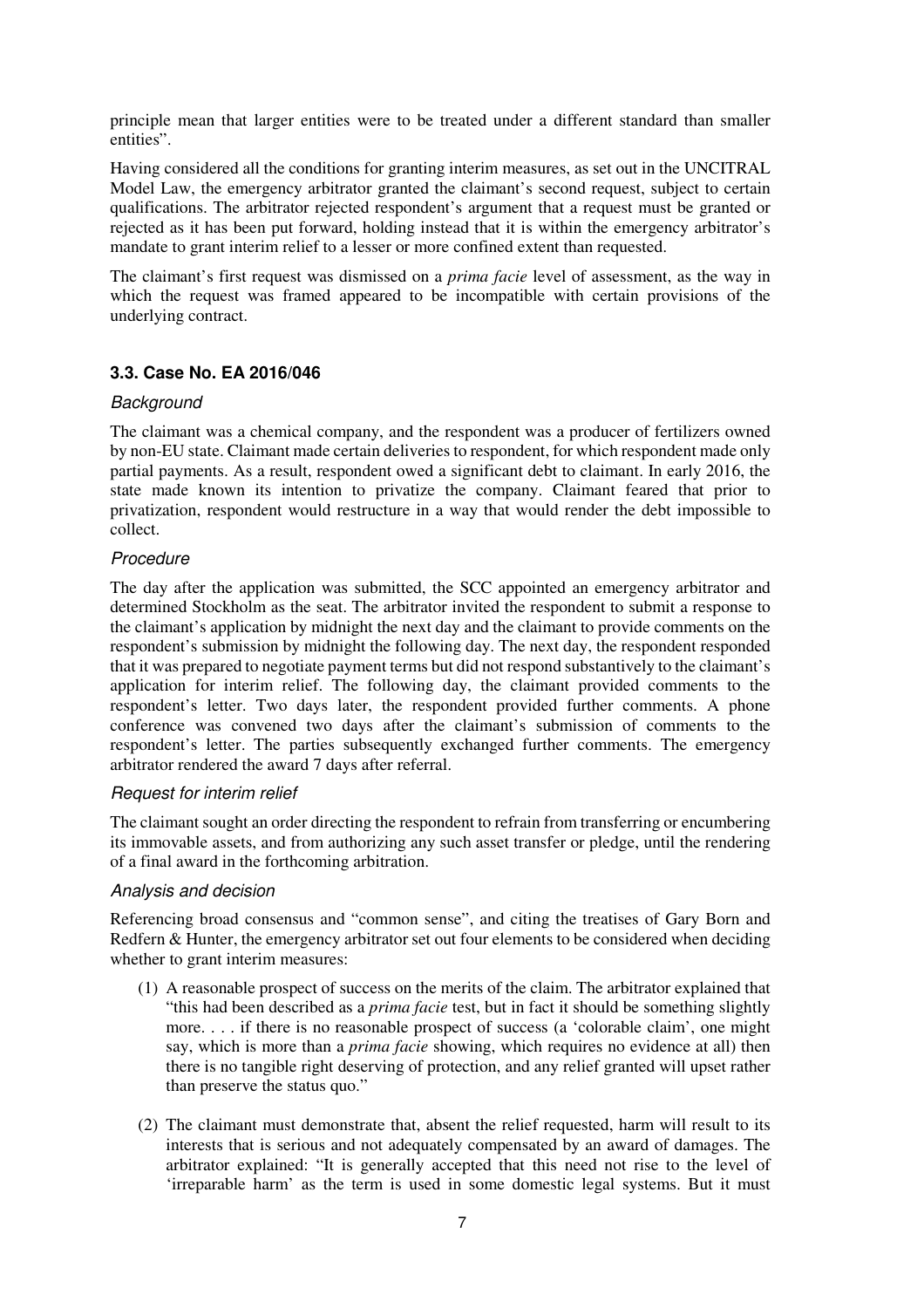normally be harm of more than a purely monetary nature – otherwise the tribunal can award compensation with interest that will cure the harm in due course without the need for interim intervention."

- (3) There must be reasonable confidence that the harm identified by the claimant will materialize imminently. The arbitrator reasoned that this "urgency requirement" does not means that relief should be forthcoming only where the danger is mere days away; rather, the consideration is whether the danger is likely to come to fruition before a final award is rendered.
- (4) The proportionality of the measure requested must be taken into account. The arbitrator explained that this criterion is commonly assessed as a balance of hardships. He noted, "If the negative impact of the requested relief is disproportionate to its benefit, then either the request must be declined or the relief redesigned to reduce the burden on the subject party".

First, the emergency arbitrator determined that, in the dispute at hand, the claimant had established a reasonable chance of success on the merits. The respondent had acknowledged the existence of the debt that was the subject of the principal claim, and had not expressly denied liability for the additional claim for penalties.

Second, the emergency arbitrator determined that the interim measures would serve to avoid serious harm. Based on evidence submitted by claimant, he found that there was a risk that the respondent would restructure in such a way as to separate its assets from its liability to claimant. The very purpose of an arbitral process would then be in doubt, as there would be no assets against which to enforce an award.

Third, the emergency arbitrator considered the "urgency" requirement. The claimant had submitted evidence to show that the privatization was to occur within a few months. The arbitrator found that because the respondent's corporate restructuring was likely to take place prior to the constitution of a tribunal, the claimant's request for interim measures was urgent.

Fourth, the emergency arbitrator considered the proportionality the interim relief sought. The arbitrator recognized that a freeze of respondent's immovable assets might have a significant impact on the privatization process. Nonetheless, on balance, the potential harm to the claimant outweighed the inconvenience to the respondent.

Based on this analysis, the emergency arbitrator ordered the interim measures requested, but with some modifications to narrow their scope and temporal application. The respondent was ordered to refrain from transferring or encumbering any of its immovable property before a certain date, by which it was likely that an arbitral tribunal had been constituted.

# **3.4. Case No. EA 2016/050**

#### **Background**

The parties, both Estonian companies, were joint shareholders in a third company. Respondent notified claimant of its intention to sell its shares in the company. Claimant stated that it wished to exercise its right of first refusal within the deadline stipulated by the shareholders' agreement, and that it needed to commence due diligence. Respondent refused access.

# Procedure

The SCC appointed an emergency arbitrator the day after receiving the application. A day later, the emergency arbitrator issued Procedural Order No. 1, including a timetable. The next day, the respondent submitted its Reply. Neither party requested a hearing and the arbitrator did not deem a hearing necessary. The emergency arbitrator issued Procedural Order No. 2, following which the parties submitted their final comments. The arbitrator rendered the decision 6 days after the application was referred to her.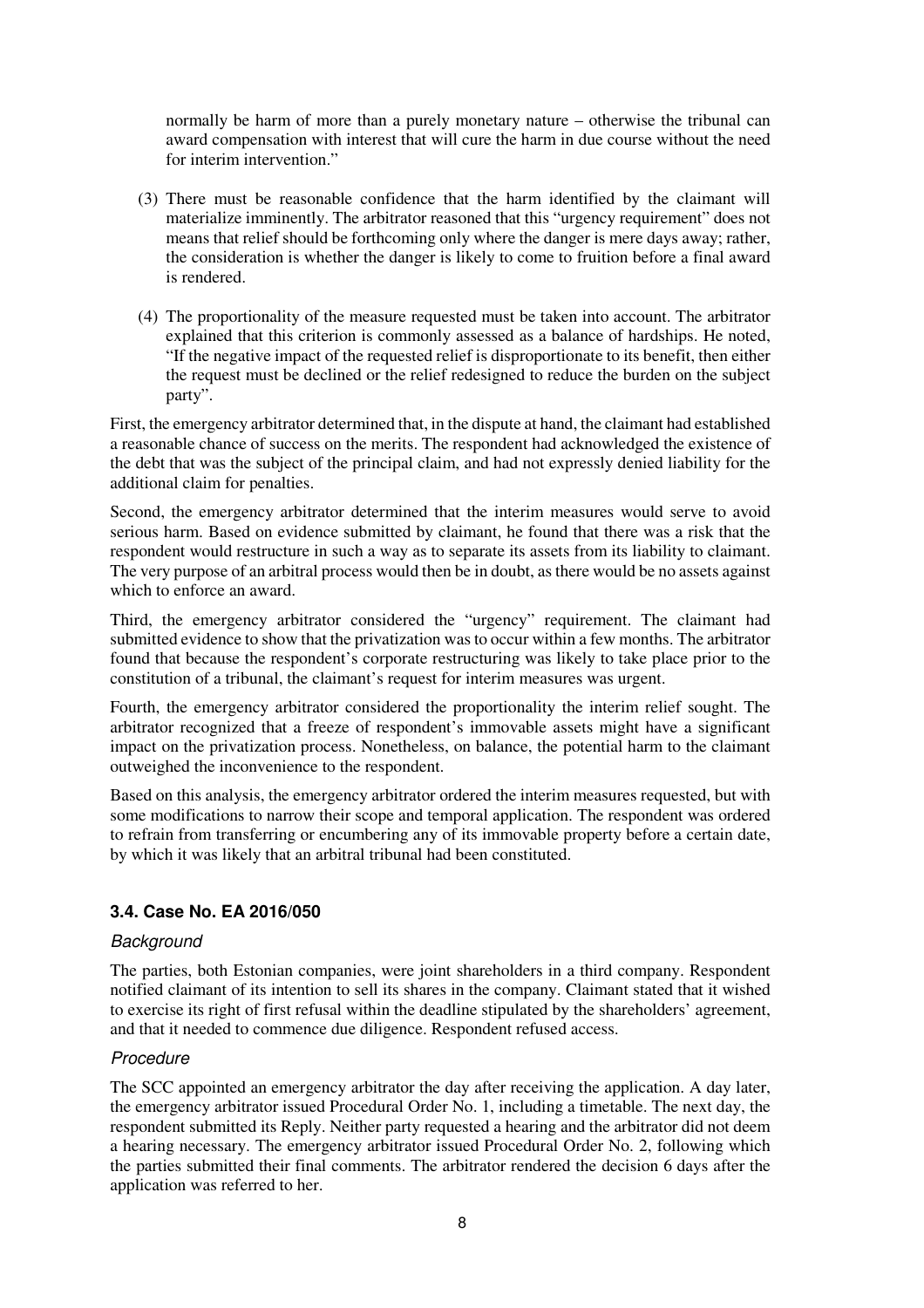# Request for interim measures

The claimants requested that the emergency arbitrator order respondent to: (1) allow the claimants to conduct due diligence of the company with immediate effect; (2) communicate to the management of the company its unconditional acceptance of the claimants' right to due diligence; and to (3) refrain from interfering with the due diligence.

# Analysis and decision

Referencing the applicable provision in the SCC Rules, the emergency arbitrator stated, "although the rules do not expressly set out the standards to be met for granting a request for interim measures, there are requirements, developed in practice, that need to be satisfied". She deemed those requirements to include:

- (1) *Prima facie* jurisdiction over the substantive claim;
- (2) a reasonable possibility that the claimant would succeed on the merits of the claim, on a *prima facie* basis;
- (3) urgency; and
- (4) a risk of irreparable harm that can be prevented by the interim measure.

First, the arbitrator noted that SCC jurisdiction over the substantive claim was undisputed.

Second, the emergency arbitrator considered whether claimant had established a *prima facie* case on the merits. The key question on the merits was whether the claimants, or their financier, had a right to conduct due diligence in the company. Although due diligence may be necessary to protect the claimants' right of first refusal, the claimants' entitlement to due diligence was not supported by express provisions in the contract. To reach the claimants' conclusion that the right to due diligence was implicit in the contract, it would be necessary to examine evidence relating to contractual history and interpretation.

Having found that the claimant had failed to identify a contractual right to due diligence, and thus not established a *prima facie* case on the merits, the emergency arbitrator dismissed the application for interim measures.

# **3.5. Case No. EA 2016/067**

# **Background**

The claimant was a Swiss natural resource supplier. Respondent was a Russian producer of metal. The dispute arose from respondent's purported termination of a long-term supply contract between the parties, and its subsequent refusal to accept delivery of claimant's goods.

# **Procedure**

The claimant commenced ordinary arbitration by submitting a request for arbitration to the SCC. The respondent was given two weeks to submit an answer. Prior to the expiry of that deadline, the claimant applied for the appointment of an emergency arbitrator. On the day after the application was submitted, the SCC appointed an emergency arbitrator. The following day, the arbitrator convened a telephone conference and issued a procedural order and timetable. Two days after that, the respondent submitted its response, and the claimant its reply. After a further round of comments, a hearing was held by telephone. The emergency arbitrator rendered his decision 7 days after referral.

# Request for interim measures

The claimant requested that respondent be ordered to continue to perform its obligations arising from the purportedly terminated contract, pending the resolution of the dispute – specifically to accept the deliveries, ensure the operation of the transportation system used for the deliveries, and pay in accordance with the contract.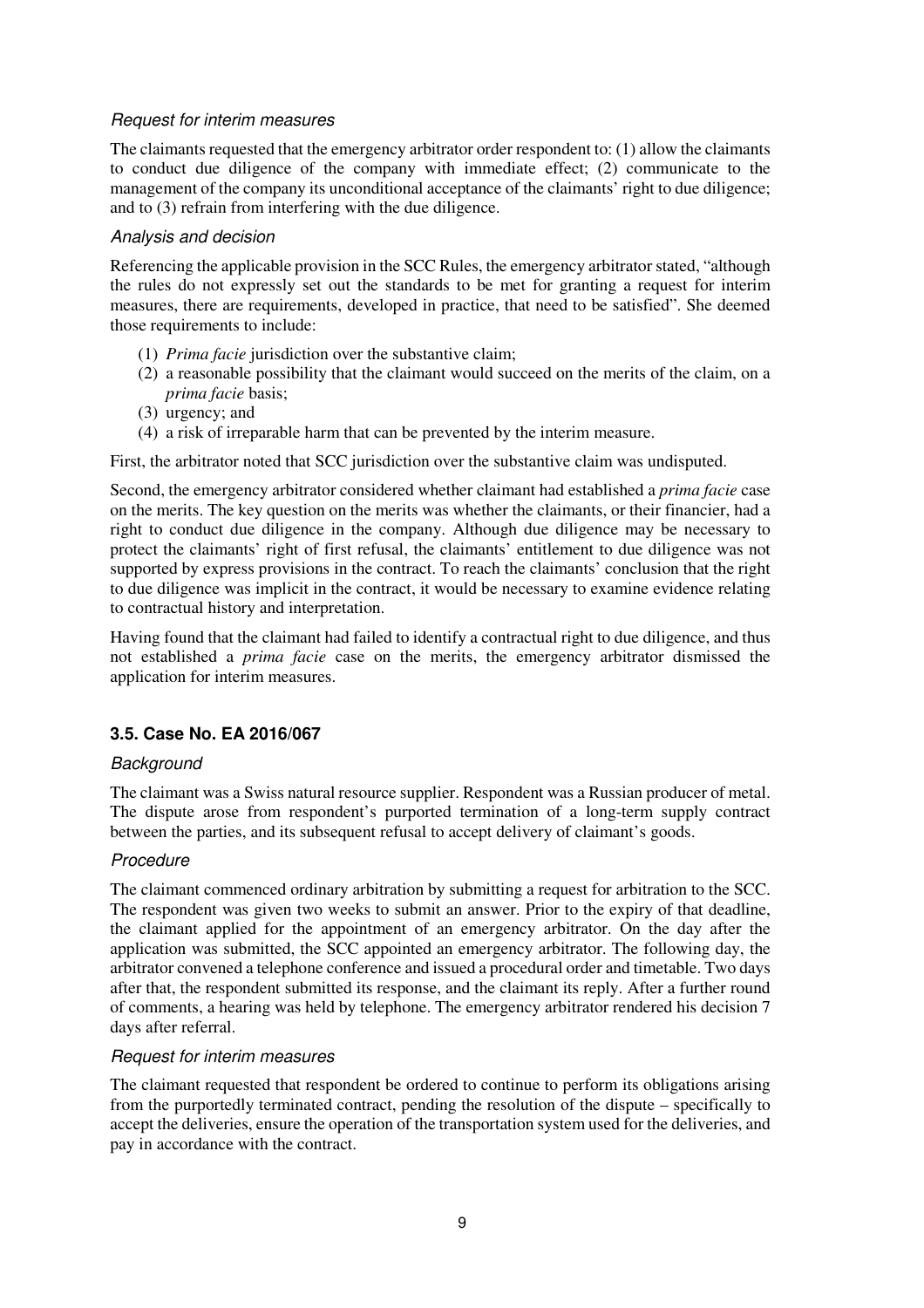#### Analysis and decision

The respondent challenged the emergency arbitrator's jurisdiction on numerous grounds. Primarily, the respondent argued that the SCC Rules in force when the arbitration agreement was signed did not include the emergency arbitrator provisions, and that the respondent had therefore not agreed to submit to emergency proceedings. The emergency arbitrator rejected this argument, stating that it is generally accepted that parties agree to submit to arbitration under the version of the chosen rules in force at the time of commencement of arbitration. He explained that "the underlying rationale for such a 'dynamic' reference to the current version of the arbitration rules is [that], in submitting to arbitration, the parties normally want to submit to effective dispute resolution. Hence it can be assumed that they want to benefit from any improvements made to the arbitral rules chosen[.]"

Having established that he had jurisdiction, the emergency arbitrator considered the merits of the application. He noted the SCC Rules do not include criteria for granting interim relief, and that previous SCC emergency decisions had drawn guidance from the conditions set out in Article 17 of the UNCITRAL Model Law. With regard to the question of whether urgency should be considered a separate requirement, the arbitrator stated:

the prevailing approach . . . is to combine the urgency requirement with the closely connected irreparable harm criteria. Thus, the urgency test has been formulated such that it needs to be established that there is a reasonable possibility that, unless the order for interim relief be granted before the Tribunal has been constituted, it is likely that irreparable harm will be caused to the applicant.

The emergency arbitrator thus formulated the test for granting interim measures as follows:

- (1) There is a reasonable possibility that the requesting party will succeed on the merits of the claim;
- (2) Harm not adequately reparable by an award of damages is likely to result if the measure is not ordered as a matter of urgency and before the Tribunal is constituted; and
- (3) The harm to the applicant substantially outweighs the harm if any that is likely to result to the party against whom the measure is directed, should the measure be granted.

The emergency arbitrator found that the applicant had satisfied the first requirement by showing that the respondent *either* had not been entitled to terminate the contract, *or* if respondent were entitled to terminate the contract, there was reasonable possibility that it would have been required to continue performance under the contract until the end of the arbitration. Claimant had presented five alternative arguments in support of its claim that respondent's termination of the contract was unlawful, and the emergency arbitrator found that at least one of these arguments had a reasonable possibility of success.

Satisfied that the first requirement had been met, the emergency arbitrator then considered whether the claimant had established urgency and irreparable harm. He was convinced that the relief sought was urgent, meaning that in the absence of an interim measure, the claimant would suffer harm. He was not convinced, however, that the harm was irreparable – meaning not adequately reparable by an award of damages.

The arbitrator noted that due to the time constraints inherent in emergency proceedings, the arbitrator cannot to enter into a detailed damage calculation. Here, the threatened harm was vaguely argued by claimant, and difficult for the arbitrator to assess. Most of the threatened harm flowing from respondent's refusal to accept deliveries would be consequential damages, the extent of which would depend on third parties, such as banks. Similarly difficult to assess were the social damages resulting from claimant having to stop production and lay off much of its workforce.

Despite the problems claimant may encounter in quantifying harm incurred in the period before the dispute was referred to a tribunal, the emergency arbitrator did not find that this harm was irreparable by an award of damages. On that basis, the emergency arbitrator dismissed the claimant's application for emergency relief.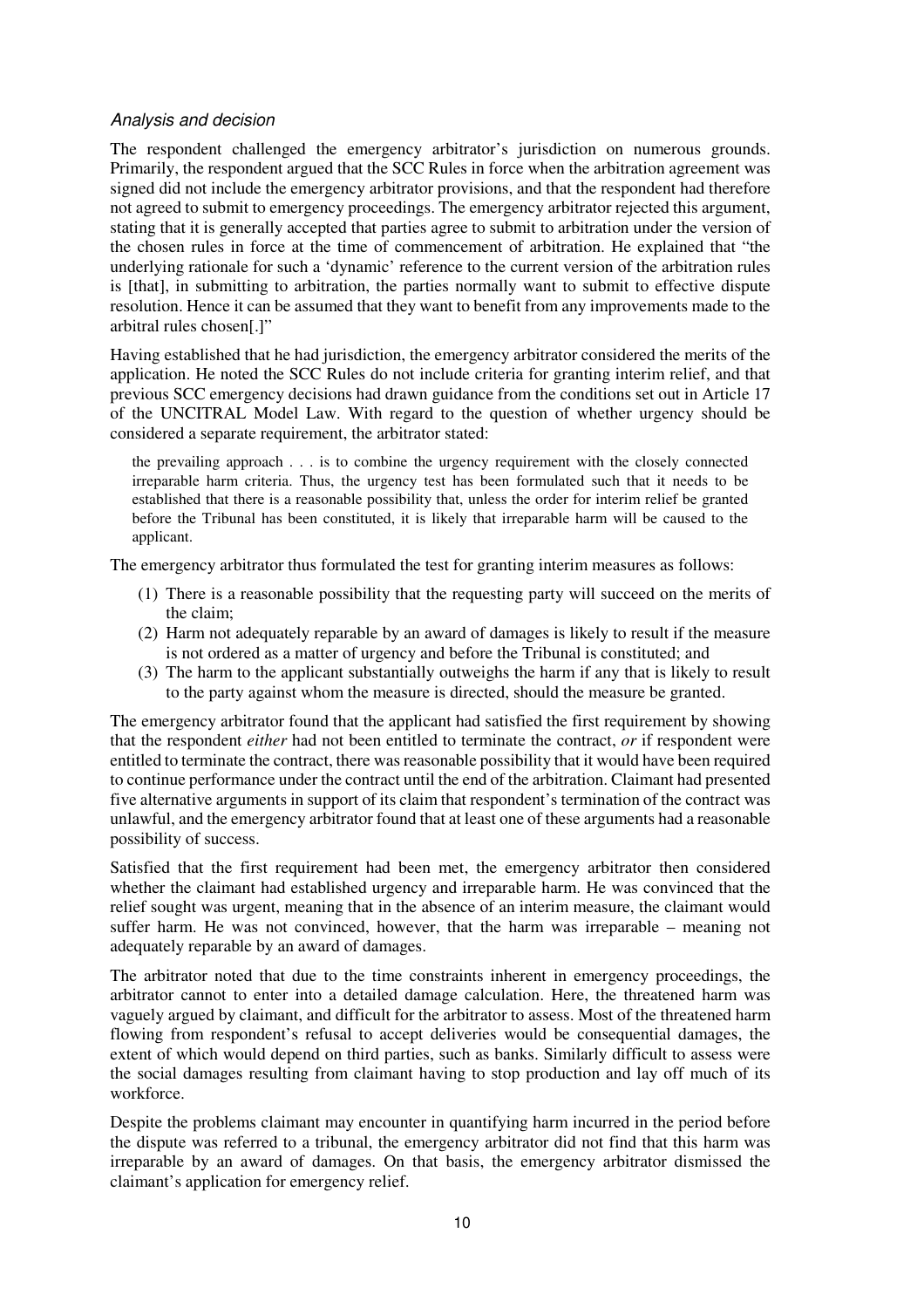# **3.6. Case No. EA 2016/082**

# **Background**

The claimant was a Russian investor who owned shares in a bank in the respondent state. The claimant argued that through a decree issued by its national bank, the respondent had suspended claimant's shareholder rights, and forced claimant to divest its shares by a certain date. The claimant argued that respondent's actions were in breach of the applicable bilateral investment treaty ("BIT").

# Procedure

The SCC appointed an emergency arbitrator the day following receipt of the application. The respondent was served by courier to the ministry of justice and the ministry of foreign affairs, but did not appear in the proceedings. On the day after referral, a telephone conference was held. In light of the respondent's absence, a summary of that conference was circulated to the parties. Pursuant to the emergency arbitrator's directions, the claimant submitted observations on its application the following day. The emergency decision was issued within 5 days of the referral of the application to the arbitrator.

#### Request for interim measures

The claimant requested an emergency decision declaring the decree at issue stayed or suspended pending final resolution of the dispute.

# Analysis and decision

 $\overline{a}$ 

Before considering whether claimant's application for interim measures met the requirements for granting such relief, the emergency arbitrator ascertained that all the jurisdictional requirements were met on a *prima facie* basis. He found that the SCC emergency arbitrator provisions were applicable and that the claimant appeared to qualify as an investor under the BIT. He also found that the cooling-off period stipulated by the BIT was inapplicable due to the "manifest futility" of claimant's efforts to settle the dispute amicably.

The emergency arbitrator then analyzed whether the claimant's application met the conditions for granting interim measures. He noted that the requirements are "substantially uncontroversial" – regardless of whether one applies the Swedish law as the *lex arbitri* or international law as the law that governs the treaty claims. He considered the applicable requirements to be those codified in Articles 17 and 17A of the UNCITRAL Model Law and in Article 26 of the UNCITRAL Arbitration Rules.

First, the emergency arbitrator considered whether claimant had shown a risk of non-compensable harm or unenforceability of award.<sup>7</sup> The claimant contended that unless the requested relief was granted, claimant would irrevocably lose its rights as a shareholder in the bank and any subsequent award in the claimant's favor would be rendered effectively unenforceable.

The emergency arbitrator explained that the question was whether the harm that the requested injunctions sought to avert was "adequately reparable by an award of damages". After assessing each of the claimant's sources of actual or imminent harm against this standard, he found that all of the harm associated with the claimant's investment could be made good by an award of damages. The arbitrator also saw "no reason why that harm [could] not be properly assessed by the tribunal in the main proceedings."

<sup>&</sup>lt;sup>7</sup> Citing ICJ President Jimenez de Arechaga, the emergency arbitrator stated that the "essential justification" of interim measures was that the action of one party 'pendente lite' causes or threatens a damage to the rights of the other, of such a nature that it would not be possible fully to restore those rights, or remedy the infringement thereof, simply by a judgment in its favour (Aegean Sea Continental Shelf, ICJ Reports 1976, p 3 at pp 15-16).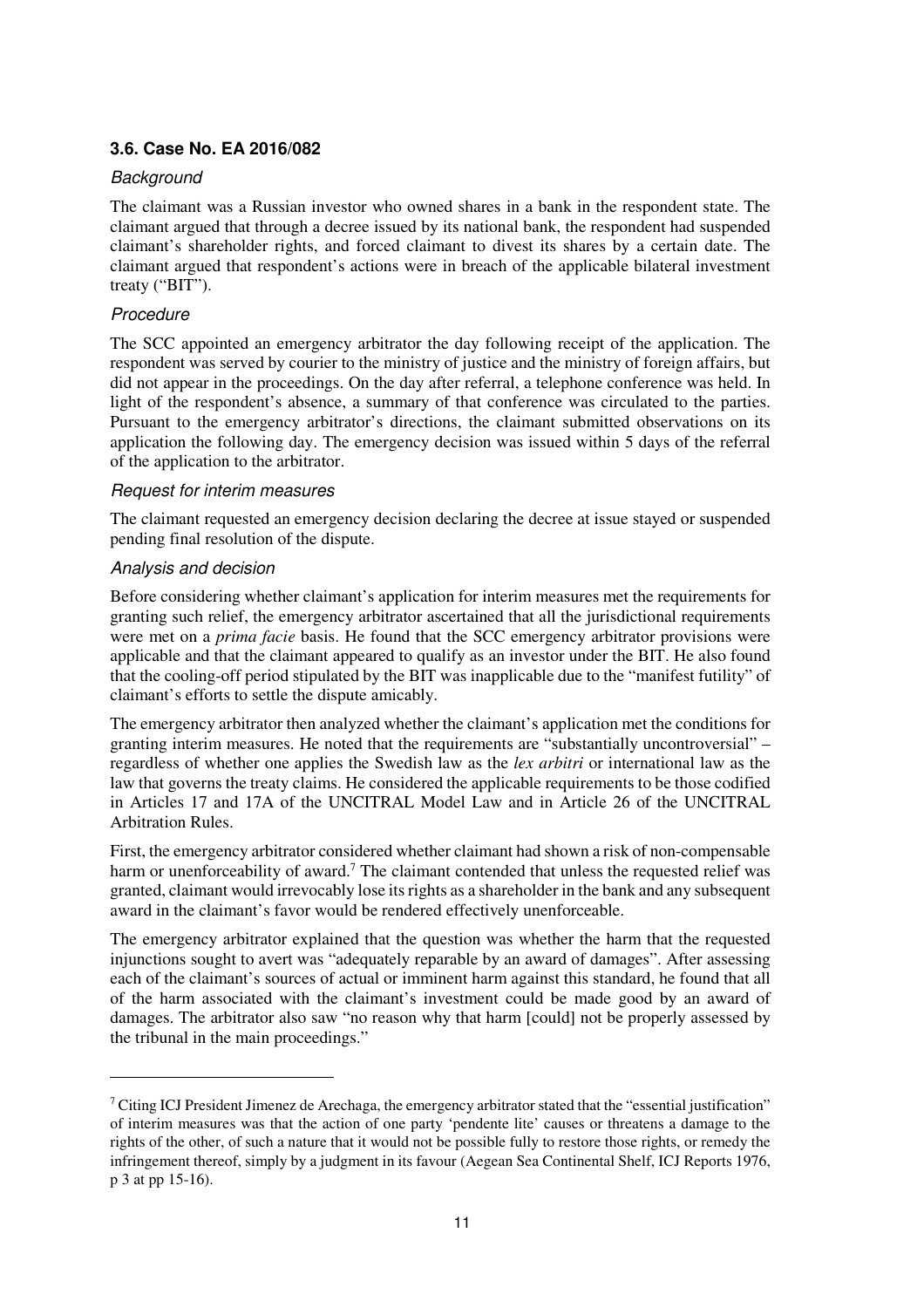The arbitrator distinguished the dispute from those where interim injunctive relief was ordered in respect of economic harm, such as *Paushok v. Mongolia* and *Chevron v. Ecuador.*<sup>8</sup> Those cases involved harm that, though capable of financial compensation, was such that compensation could not fully remedy the damage suffered. The arbitrator explained that, "[b]y contrast with those cases, in the present case the Claimant's economic harm is confined and discrete, and there is no suggestion that it may economically ruin the Claimant."

In light of this finding, the emergency arbitrator dismissed the claimant's application for interim relief without evaluating the requirements of urgency and proportionality.

# **3.7. Case No. EA 2016/090**

#### **Background**

The parties, both Estonian companies, were joint shareholders in a third company. Respondent notified claimant of its intention to sell its shares in the company. Claimant notified respondent that it wished to exercise its right of first refusal under the contract. The contract stipulated a 30 day deadline for the transaction to close, or claimant's right would be forfeited. Claimant needed certain regulatory approvals that could not be obtained within the 30-day window.

#### **Procedure**

 $\overline{a}$ 

The SCC appointed an emergency arbitrator the day after receiving the claimant's application. The first procedural order was issued the same day. The respondent submitted its response two days later. The parties filed another set of submissions, and a telephone conference was held. The decision was rendered 6 days after referral.

#### Request for interim measures

The claimant requested that the respondent be ordered not to sell or transfer its shares to another company, pending further order of the tribunal in the arbitration between the parties.

# Analysis and decision

The emergency arbitrator stated that "the basic method for the interim decision is to follow a pattern which has been established in earlier cases under Appendix II to the SCC Rules." He found this to include a *prima facie* assessment of (1) jurisdiction, (2) reasonable chance of success on the legal issue in dispute in the main arbitration, (3) whether the requested measure is required to avoid irreparable harm, (4) whether the requested measure is urgent, and (5) whether the requested measure is proportional.

The arbitrator found that the claimant had not shown that it had a reasonable chance of success on the merits of the dispute. The claimant's request for interim measures rested on an argument that the 30-day deadline for closing the share purchase transaction should not apply. The arbitrator rejected this argument, noting that the shareholders' agreement was a commercial agreement between sophisticated parties, and that it had been subject to extensive negotiations in which the parties were represented by legal counsel. Under these circumstances, there was no reason to interpret the contract outside of its clear wording.

Because claimant had not presented sufficiently convincing facts and arguments to constitute a *prima facie* reasonable chance of success on the merits, the emergency arbitrator denied the request for interim relief without assessing the remaining factors.

<sup>8</sup> *Sergei Paushok, CJSC Golden East Company and CJSC Vostokneftegaz Company v Government of Mongolia*, UNCITRAL, Order on Interim Measures, 2 September 2008; *Chevron Corporation and Texaco Petroleum Company v Republic of Ecuador,* PCA Case No 2009- 23, Fourth Interim Award on Interim Measures, 7 February 2013.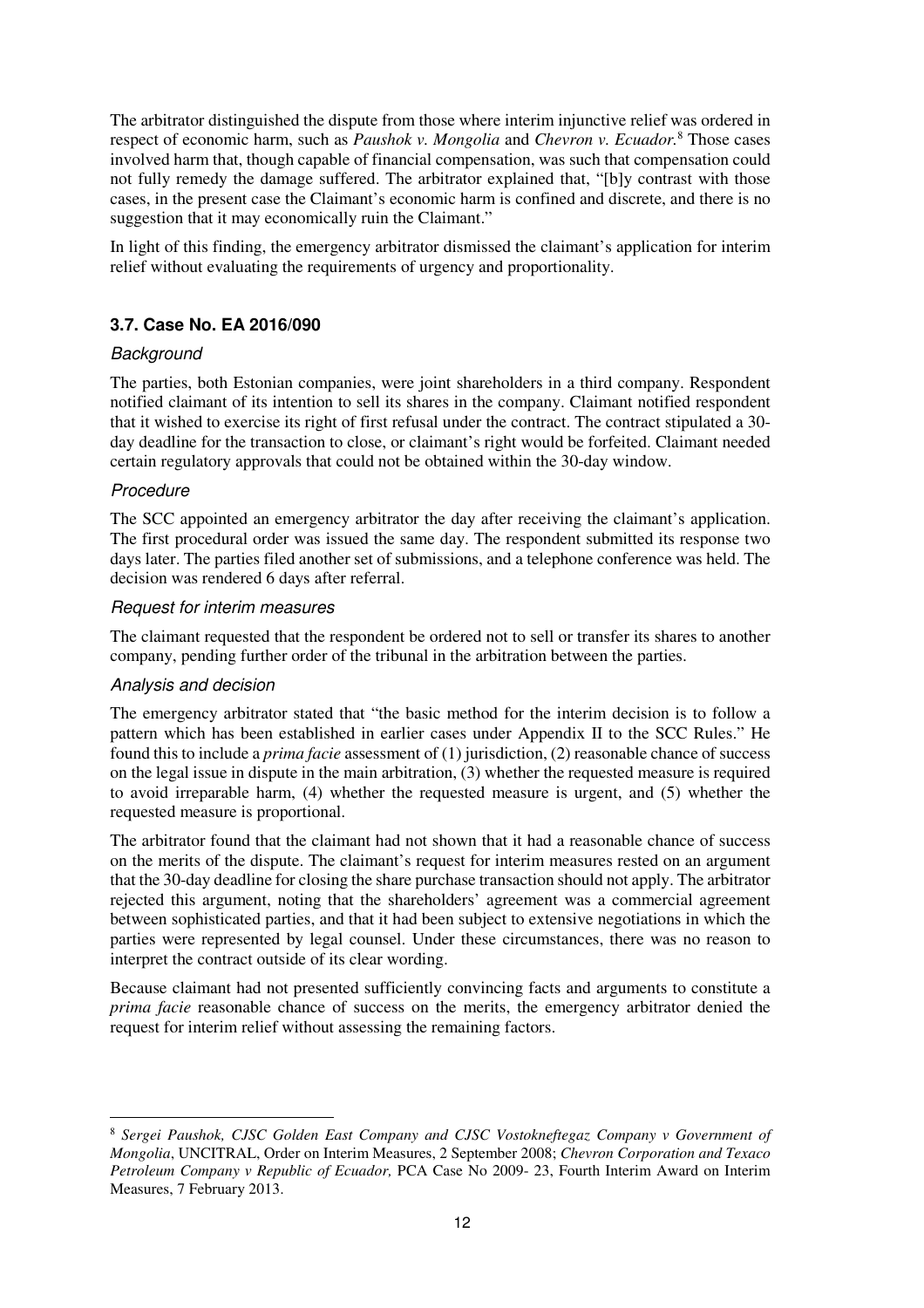# **3.8. Case No. EA 2016/095**

#### **Background**

The claimant was a Russian investor who owned shares in a bank in the respondent state. The claimant argued that through a decree issued by its national bank, the respondent had suspended claimant's shareholder rights, and forced claimant to divest its shares by a certain date. The claimant argued that respondent's actions were in breach of the applicable bilateral investment treaty ("BIT").

# **Procedure**

The day following receipt of the application, the SCC appointed an emergency arbitrator and determined that the seat of arbitration was Stockholm. The emergency arbitrator invited the respondent to submit its response to the application by the following day. No response was received. The emergency arbitrator sought confirmation from the respondent whether it intended to submit comments, and respondent confirmed that it did not. The following day, the emergency arbitrator noted that the respondent had decided not to respond to the claimant's application and declared the proceedings closed. The emergency decision was rendered 4 days after referral to the arbitrator.

# Request for interim relief

The claimant requested that respondent be ordered to (1) refrain from enforcing or implementing the decree; and (2) refrain from interfering with the claimant's shareholding in the bank, pending a final arbitral award on the merits.

#### Analysis and decision

 $\overline{a}$ 

Before considering whether claimant's application for interim measures met the requirements for granting such relief, the emergency arbitrator considered three jurisdictional requirements on a *prima facie* basis. He found that the claimant appeared to qualify as an investor under the applicable BIT, and that the SCC emergency arbitrator provisions were applicable. He also held that the cooling-off period stipulated by the BIT did not present an obstacle to the emergency arbitration, due to the respondent's refusal to engage in settlement discussions when it received the claimant's notice of dispute.

The emergency arbitrator noted that, in the absence of any specific standards for granting interim measure in the SCC Arbitration Rules or the applicable *lex arbitri,* he could seek guidance in Article 17 and 17A of the UNCITRAL Model Law on International Commercial Arbitration. The arbitrator then considered the claimant's application against the Model Law's conditions for granting interim measures.

First, the emergency arbitrator determined that the application met the urgency requirement, meaning that claimant had established *prima facie* that it may suffer imminent harm in the absence of interim relief. The arbitrator found that there was an imminent risk of harm because the government decree at issue had threatened to cancel the claimant's shares by a certain date.

Second, the emergency arbitrator considered whether the claimant had established, *prima facie,* a reasonable possibility of success on the merits. The arbitrator found that this requirement was met because, based on the submissions, there was a reasonable chance that a tribunal would find that respondent's actions amounted to discriminatory treatment under the applicable BIT.

Third, the emergency arbitrator turned to the requirement that claimant suffer irreparable harm in the absence of the interim measure. The arbitrator cited two ICSID decisions<sup>9</sup> for the proposition that "irreparable harm in international law has a flexible meaning, and . . . the possibility of monetary compensation does not necessarily eliminate the need for interim measures". Against

<sup>9</sup> *Burlington Resources Inc v Republic of Ecuador*, ICSID Case No. ARB/08/5, Procedural Order no 1, 29 June 2009; and *Sergei Paushok, CJSC Golden East Company and CJSC Vostokneftegaz Company v Government of Mongolia*, UNCITRAL, Order on Interim Measures, 2 September 2008.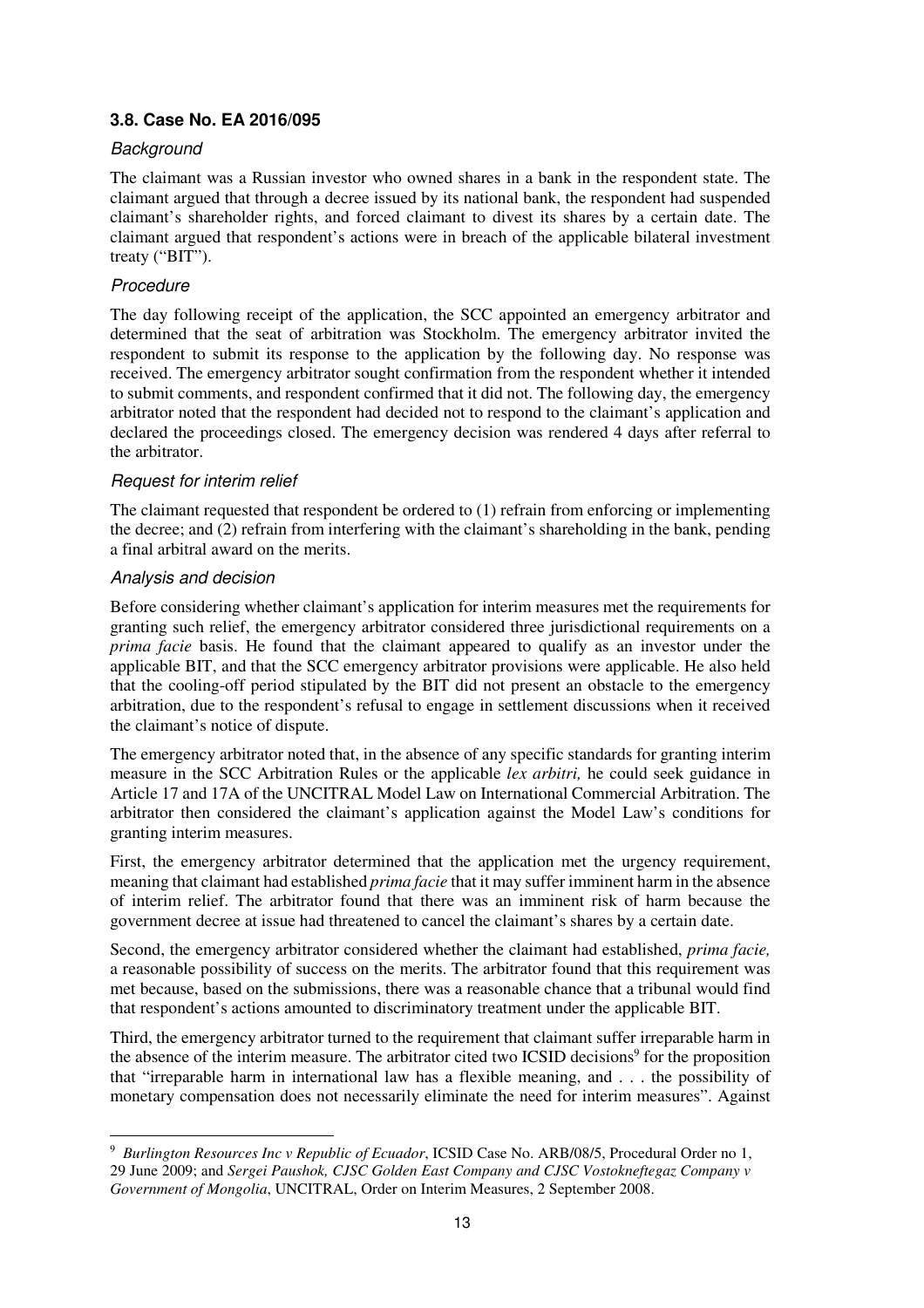this standard, he found that even if claimant may receive compensation for the forced sale of the shares, this compensation may not reflect the shares' real value.

Finally, the emergency arbitrator found that the harm that respondent would potentially suffer as a result of the interim measures appeared limited. Considering that respondent would not be prejudiced, the emergency arbitrator decided that an order to prevent the cancellation of the claimant's shares, pending resolution of the dispute by way of a final award on the merits, would constitute a proportional interim measure.

Based on this analysis, the emergency arbitrator granted the interim relief as requested by claimant.

# **3.9. Case No. 2016/139**

#### **Background**

The claimant and respondent were both Swedish providers of digital information and services. Under the parties' contract, the respondent provided its subscribers access to claimant's databases. The dispute arose when the respondent allegedly breached the contract *inter alia* by making claimant's databases available offline on smartphones and tablets.

#### Procedure

The day after receiving the application, the SCC appointed an emergency arbitrator and referred the application to her. That same day, the arbitrator and the parties jointly agreed upon a time plan for the emergency proceeding. The respondent submitted its answer to the application at noon 3 days later, with comments by the claimant the same day. Both parties submitted further comments the following day. The emergency arbitrator rendered her decision 5 days after referral.

#### Request for interim relief

The claimant requested that respondent be ordered to (1) immediately cease providing offline access to claimant's databases on smartphones and tablets, (2) inform its subscribers that claimant's databases would not be included in its services as of a certain date, and (3) ensure that all copies of claimant's databases were erased and made unavailable as of a certain date.

#### Analysis and decision

The emergency arbitrator noted that the SCC Rules do not specify the conditions for granting interim measures, but affords the arbitrator wide discretion in this regard. She stated that that such measures can relate to active or passive behavior and be intended to avoid irreparable harm, preserve evidence, or ensure enforceability of a final award.

Further, the emergency arbitrator noted the importance of assessing the totality of the circumstances. The applicant's interests in being granted the interim measures must be weighed against the extent to which those measures would infringe upon the respondent's interests and rights. Arbitrators should be restrictive in ordering interim measures, and do so only where there is a real reason to believe that the measures will serve a relevant purpose. Citing a Swedish treatise on security measures in court proceedings, she noted that interim measures cannot amount to advance enforcement of a final award; the measures must in principle be reversible.

Against this background, the emergency arbitrator stated that she could grant the applicant's request only if (1) the applicant had shown probable cause for its claim, (2) there was a risk of sabotage, (3) granting the application would be proportional, and (4) the requested relief was appropriate.

With regard to the claimant's first request, the emergency arbitrator found that the contested offline access to claimant's database in any case would expire at the end of the calendar year. She found it unlikely that any damage caused in the three-month period until then would be irreparable by an award of damages in the final award. On this ground, she dismissed the claimant's first request.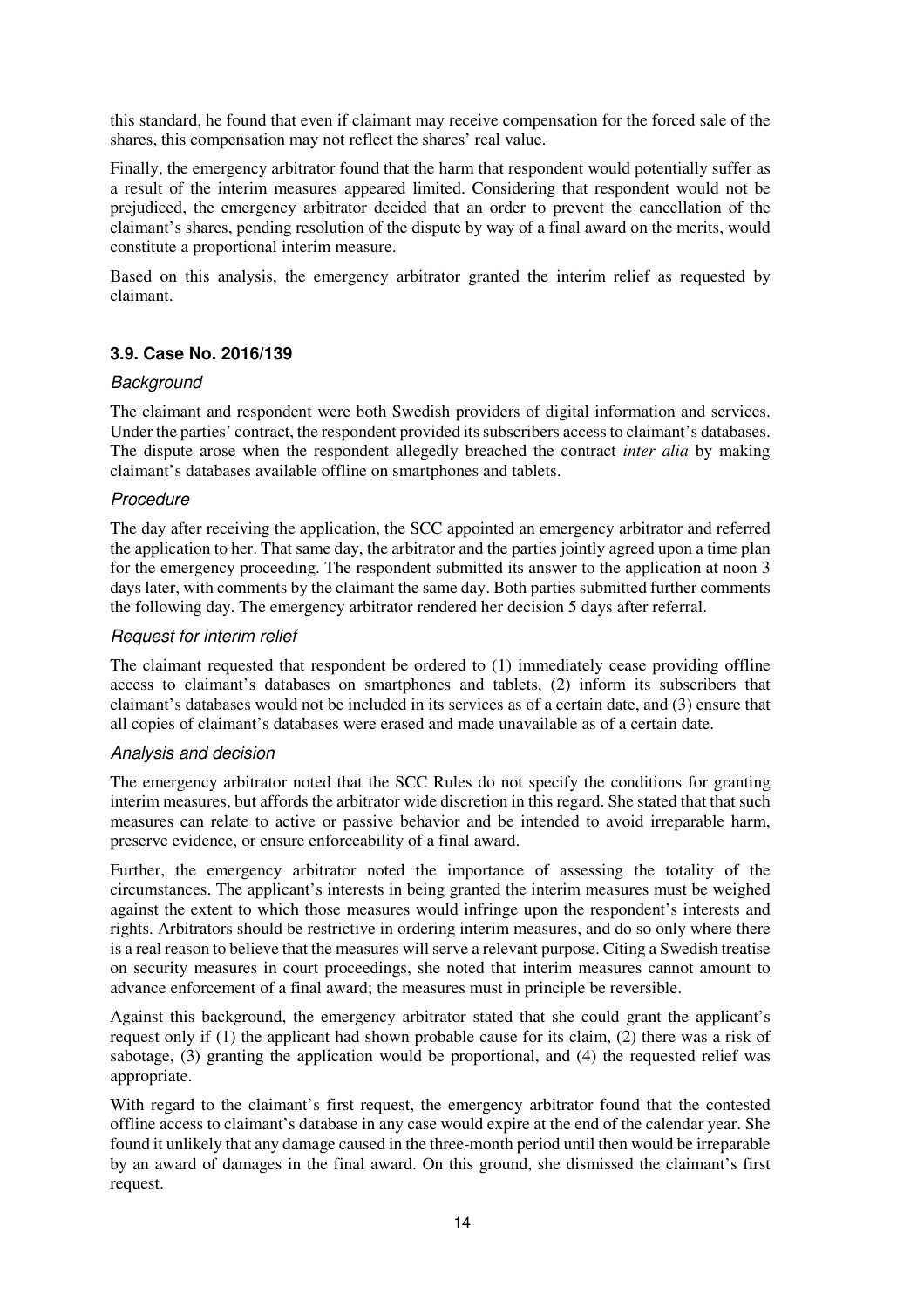Turning to the claimant's second and third requests, the emergency arbitrator noted that both requests turned on questions of contract interpretation, and could be granted only if the claimant's interpretation was more plausible than the interpretation proposed by the respondent. Based upon her assessment of the contract and the parties' submissions, the arbitrator concluded that both parties' interpretations had some support in the contract. As she did not find claimant's interpretation more plausible than respondent's, the arbitrator dismissed the claimant's second and third requests.

# **3.10. Case No. EA 2016/142**

#### **Background**

The claimants were companies incorporated in Sweden and the United States. The respondent was a U.S. company. Respondent was the sole supplier of a crucial component of claimants' product. The dispute arose when respondent refused to deliver the components, thereby threatening claimants' continued business.

# **Procedure**

The claimants filed an application for the appointment of an emergency arbitrator, along with exhibits and witness statements. The following day, the respondent objected to the claimants' application, arguing that the SCC manifestly lacked jurisdiction, and that the emergency arbitrator lacked jurisdiction over some of the claims because the second claimant was not a party to the arbitration agreement. The same day, the claimants replied to the jurisdictional objections. Further that day, the SCC confirmed that it did not manifestly lack jurisdiction, and appointed an emergency arbitrator. The same evening, the emergency arbitrator convened a telephone conference in which all parties participated. Two days later, the respondent filed its reply to the emergency application, with exhibits and witness statements. The next day, the claimants submitted their comments to the respondent's reply. The following day, the respondent submitted a rejoinder. The arbitrator rendered the emergency award 5 days after referral.

# Request for interim measures

The claimants requested that the emergency arbitrator order the respondent to deliver goods according to the terms of the contract, and as set out in past and future purchase orders.

# Analysis and decision

Noting the wide discretion afforded him by the SCC Rules, the arbitrator held that an emergency decision should be based on the following "key factors": (1) jurisdiction on the matter on a *prima facie* basis; (2) reasonable possibility on a *prima facie* basis that the claim of the applicant would succeed on the merits; and (3) the requested interim measure is urgent or imminent by nature and it is needed to avoid irreparable harm. In addition to these three factors, the arbitrator considered it necessary to balance the interests of the parties with care and diligence. He noted, "the threshold for a relief is certainly very high if the requested relief would cause severe harm or damage to the respondent."

Assessing the claimant's application against these factors, the emergency arbitrator first found that he had jurisdiction, as all three parties appeared *prima facie* to be bound by the arbitration agreement.

Second, the emergency arbitrator found a reasonable possibility that the applicant's claim would succeed on the merits. He emphasized that the assessment of the merits is to be done on a *prima facie* basis and should not be set too high. The wording of the parties' agreement regarding the obligation to deliver products was clear and strict, and respondent had not demonstrated that it had a right to stop accepting purchase orders or to refuse delivering under the agreement.

Third, with regard to the urgency requirement, the emergency arbitrator stated: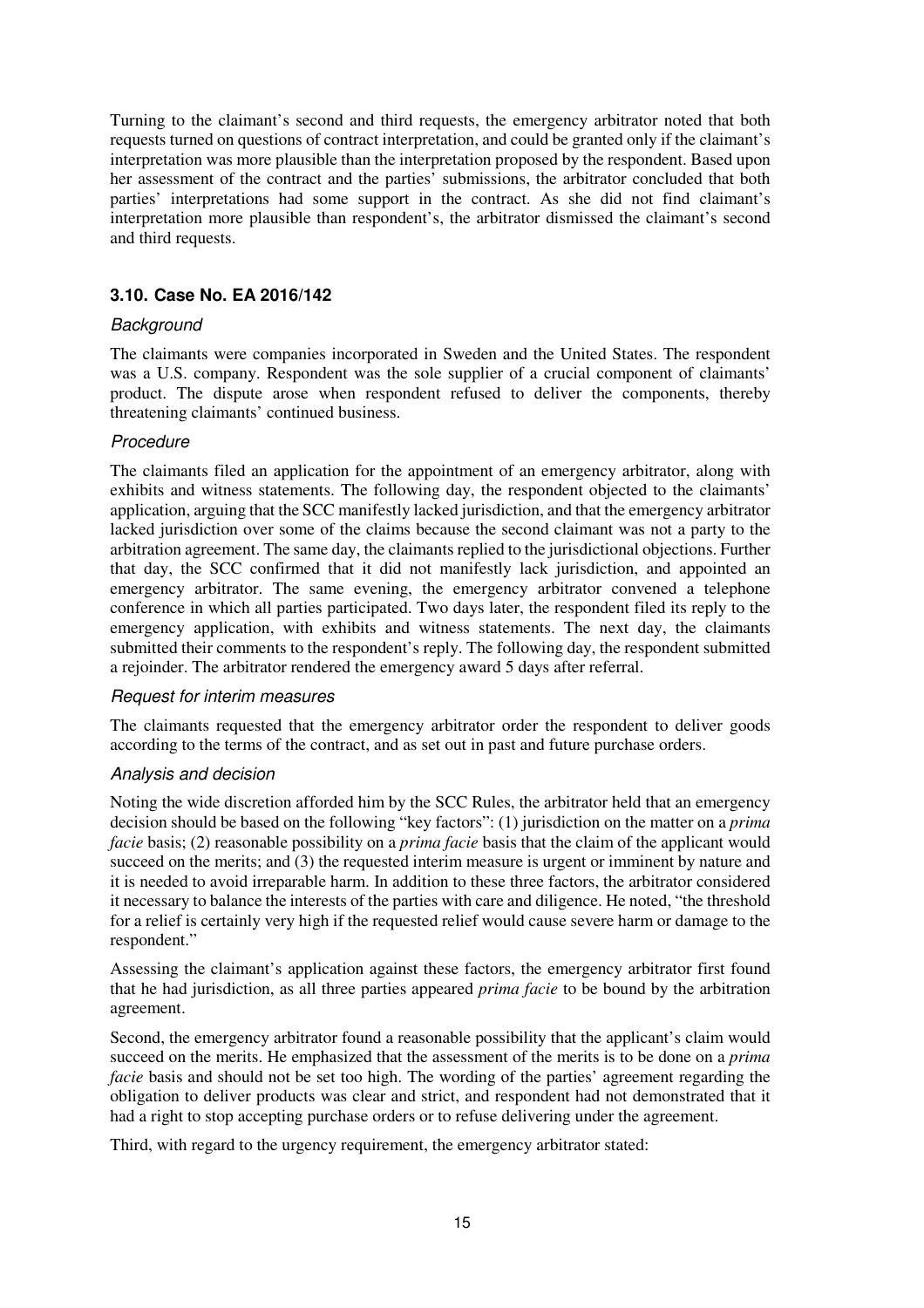The emphasis should be on the requirement of irreparable harm to be prevented and of urgent or imminent nature of the measure sought. Interim measures should not be granted when the risk of irreparable harm is not imminent but remains remote or avoidable. . . . Irreparable harm means a harm which is irreparable by an award on damages. Substantial, but reparable, harm does not, as a rule, provide sufficient grounds for granting interim measures.

The arbitrator further noted that although loss of customers or delay in deliveries to customers could be compensated by an award of damages, such award would be rendered practically meaningless should claimants not be able to survive as companies. Since that risk was present here, he found that the urgency requirement had been met.

Fourth, the arbitrator balanced the interests of the parties. He found that ordering respondent to honor its commitments under the agreement would not cause it any harm, and that even if any harm would be found, it would not amount to the harm caused to claimants by a potential ending of business.

Having concluded that all requirements for interim relief were met, the emergency arbitrator granted the claimant's application.

# **3.11. Case No. EA 2016/150**

#### **Background**

The claimant was an Australian company distributing electronic products. Respondent was a British company, whose products were distributed by claimant. The dispute arose from a distribution agreement. Respondent had purported to terminate the agreement on the basis of unpaid royalties. Claimant challenged the termination.

# Procedure

The SCC appointed an emergency arbitrator on the day that it received the claimant's application. The next day, the emergency arbitrator set a procedural timeline and requested the parties to state their positions regarding the applicable substantive law and the *lex arbitri.* The respondent requested an extension to submit its response, to which the claimant objected. The emergency arbitrator rejected the request. Respondent submitted its response three days after receiving the application. The claimant filed its reply the next day, and the respondent submitted its rejoinder and witness statement one day later. The claimant objected to the respondent's submission of a witness statement as new evidence. The arbitrator declared respondent's witness statement inadmissible on the basis that it could have been included with the respondent's first submission.

# Request for interim measures

The claimant requested the emergency arbitrator to issue an order restraining respondent from: (1) taking any action pursuant to the notice of termination; (2) taking any step which had the effect of terminating the distribution agreement; (3) suspending or ceasing the supply of products and services to claimant; and (4) appointing another distributor for products to which claimant had exclusive distribution rights under the distribution agreement.

#### Analysis and decision

The emergency arbitrator considered that, "absent a definition in the applicable rules of what interim measures mean, it seems pertinent in an international dispute to refer to Article 17(2) of the UNCITRAL Model Law on International Commercial Arbitration rather than to entirely rely on domestic concepts developed in the law of the forum". That said, the arbitrator noted that Article 17(2) was in line with Swedish law.

First, the emergency arbitrator analyzed whether the requested relief qualified as an interim measure, meaning that it either sought to maintain or restore the status quo pending determination of the dispute, or that it sought to prevent respondent from taking an action that would cause imminent harm or prejudice to the arbitral process itself. The arbitrator found that some of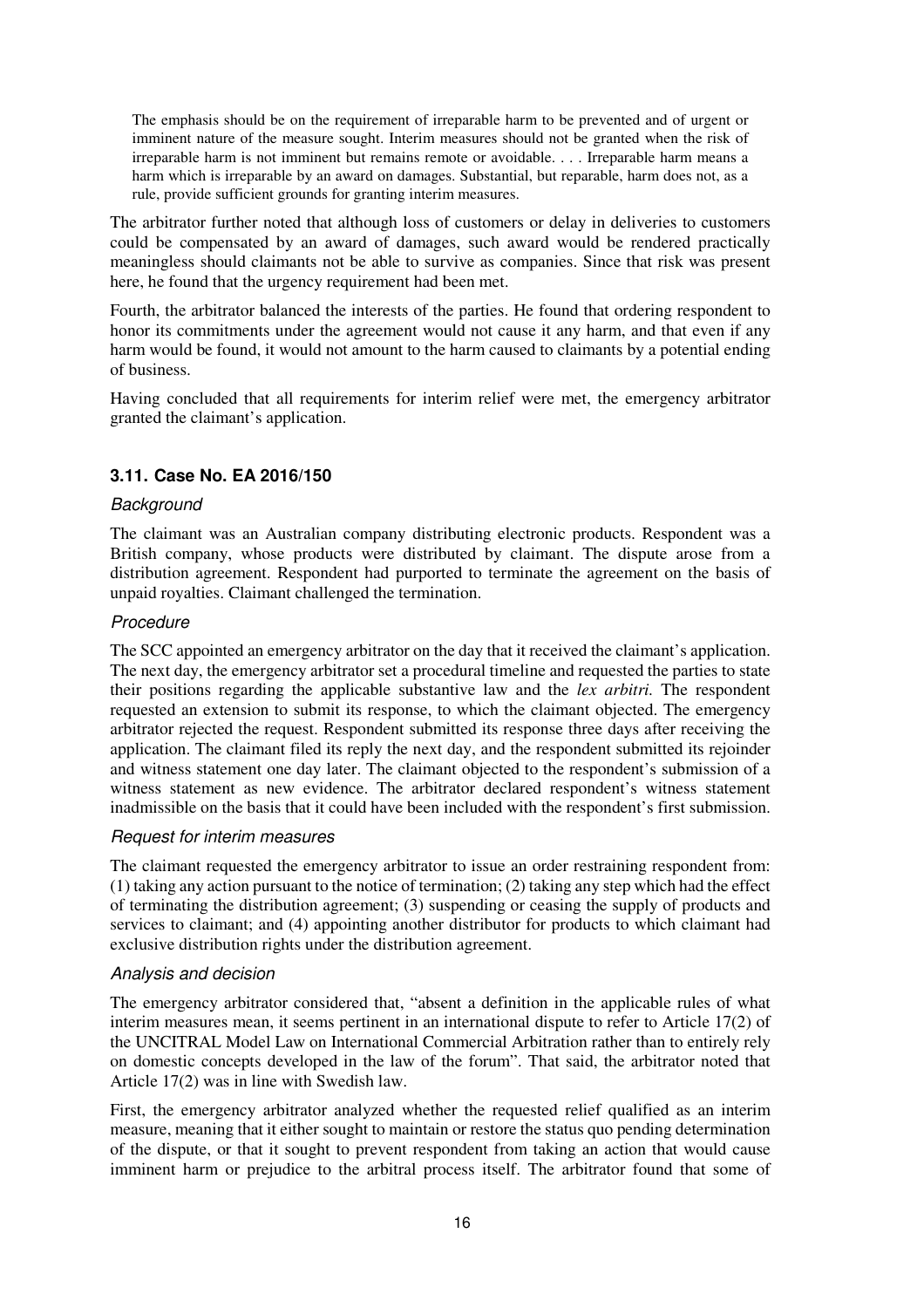claimant's requests, as framed in the application, did *not* meet either requirement and thus did not qualify as interim relief.

Second, the emergency arbitrator considered whether the remaining requests – those that sought to restore the status quo – met the conditions for granting interim relief pursuant to Article 17A of the UNCITRAL Model Law. He found it necessary only to analyze one of those conditions, namely whether the claimant had established that there was a reasonable possibility that it would succeed on the merits of the claim.

The emergency arbitrator found that claimant had not shown such a reasonable possibility of success. Based on the submissions, the arbitrator found that it appeared that the respondent had a material claim for royalty payments, and that the balance of probabilities was that the respondent had the right to terminate the distribution agreement. The emergency arbitrator thus found that the claimant had failed to show a reasonable possibility of success on the merits of the claim, and dismissed the remaining requests for interim measures.

# **3.12. Case No. EA 2016/195**

The request for interim measures concerned the appointment of an expert in accordance with the parties' contract. After several rounds of submissions, the emergency arbitrator appointed an expert. Further discussion of the case is omitted due to its particular nature.

# **4. Conclusions**

 $\overline{a}$ 

Between January 2015 and December 2016, SCC received 14 applications for the appointment of an emergency arbitrator. Close to 30 such applications have been received since the emergency arbitrator provisions entered into force in 2010. SCC has thus had ample opportunity to refine its routines for administering emergency applications, resulting in efficient proceedings and timely decisions. In all emergency proceedings that took place in 2015 and 2016, the SCC appointed an emergency arbitrator within 24 hours of the claimant submitting an application.<sup>10</sup> In half of the proceedings, decisions were rendered within the 5-day timeframe stipulated by the SCC Rules; in the remaining half, decisions were rendered within 7 days. In sum, the SCC emergency arbitrator procedure is a reliable procedural tool for parties in need of prompt interim relief.

The SCC Rules do not specify the grounds or conditions for granting interim relief, but give the emergency arbitrator broad discretion. The decisions rendered in SCC emergency arbitrations now make up a significant body of jurisprudence with regard to that discretion. Most, but not all, emergency arbitrators refer to Article 17 of the UNCITRAL Model Law, the *lex arbitri,* as well as previously published decisions on interim relief. A set of factors have crystalized and are now commonly accepted as prerequisites for granting interim relief. These factors are: (1) jurisdiction, (2) chance of success on the merits, (3) urgency, (4) irreparable harm, and (5) proportionality.

The first factor, *prima facie* jurisdiction, has rarely been a contested issue in SCC emergency proceedings. That said, some respondents have argued that because the emergency arbitrator provisions were not part of the SCC Rules when the arbitration agreement was signed, they had not consented to submit to emergency proceedings. This argument does not succeed, however, as it is generally accepted that an arbitration clause is deemed to reference the version of the rules in force when the arbitration is initiated. Other respondents have argued that they are not bound by the arbitration agreement. In such cases, the arbitrator makes a jurisdictional finding based on the

<sup>&</sup>lt;sup>10</sup> Most emergency arbitrations have involved parties from many different jurisdictions. Similarly, the emergency arbitrators have been an international. The emergency arbitrators appointed in 2015-2016 were of the following nationalities: Swedish (7), German (2), Finnish (2), American, Greek, Danish.